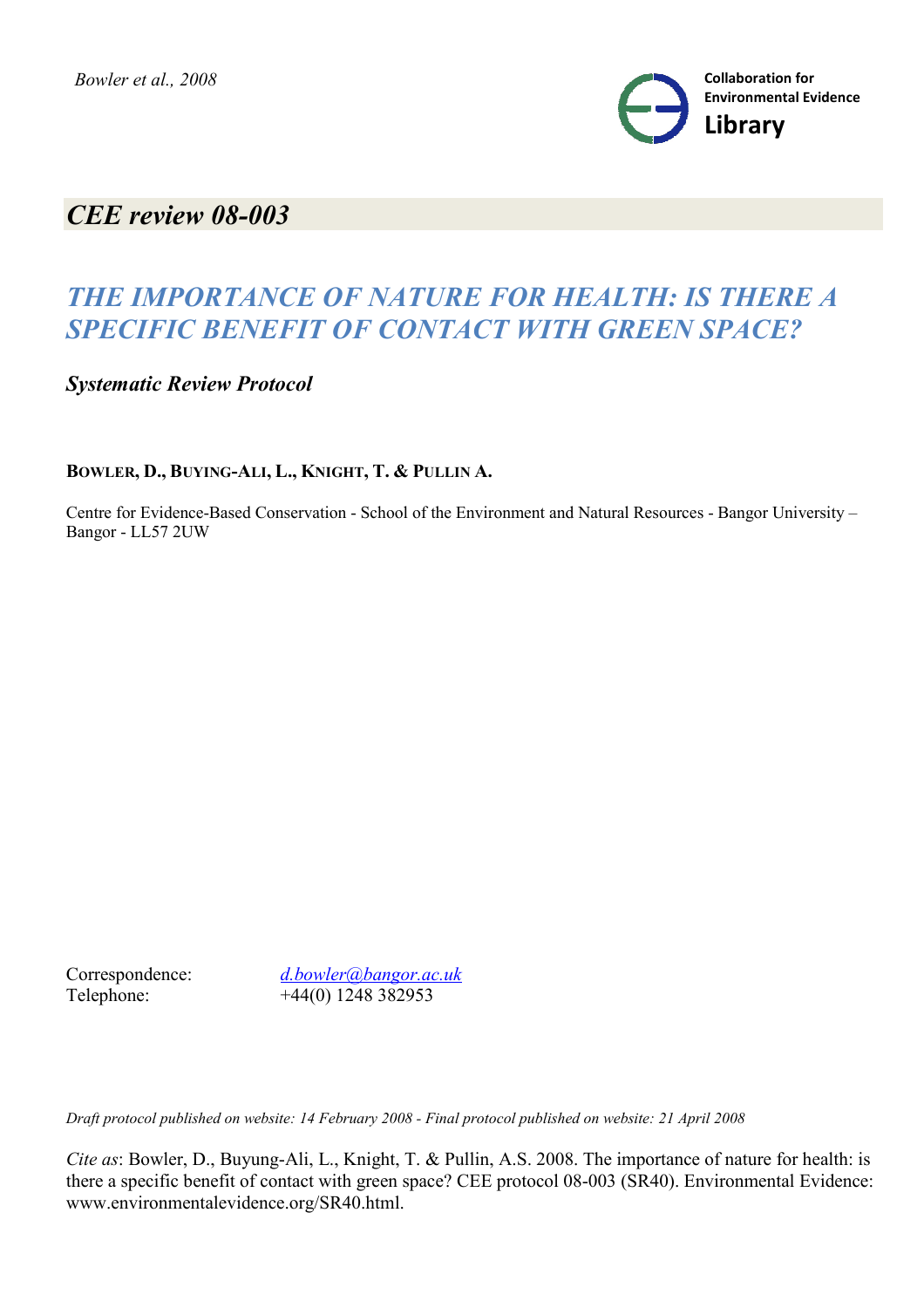#### 1. BACKGROUND

The presence of a link between the natural environment and human health and wellbeing is of current interest to a number of organisations within the public health and environmental sectors. On the basis that this link does exist, several organisations have already invested resources in initiatives which use the natural environment in some way as a means of improving public health (e.g. British Trust for Conservation Volunteer's Green Gym; Parks Victoria's Graded Walks). The aim of such initiatives is not only to promote health but also to conserve biodiversity. However, these initiatives can be costly and can mean resources are diverted from other causes: therefore it is important to ensure that there is a strong and scientifically sound evidence-base supporting them.

The literature on the links between the environment and health covers a wide range of issues from effects of nature on psychological health and well-being (Bird, 2007) to the encouragement of exercise (Kaczynski and Henderson, 2007). A growing number of reviews have been produced that draw together the theory and evidence and offer conclusions on the importance of the environment for health. However, work in progress indicates that, in many cases, it is not clear how much the conclusions from these reviews reflect an objective and unbiased synthesis of the literature. Indeed, many explicitly start out with the assumption that there is a positive link and then discuss the ways in which the environment can promote health. Few reviews specifically address the effectiveness of particular interventions, which would be of particular use to decision-makers.

Systematic review methodology is widely employed in medicine and public health as a way of synthesising the evidence for the effectiveness of a particular intervention (Sackett and Rosenberg 1995; Khan et al., 2003), but is only beginning to be recognised in environmental management (Pullin & Knight 2001, Pullin & Stewart 2006). These reviews differ from narrative reviews in a number of key ways. Essentially, the systematic review process comprises the setting of a clear and focused question which the review will address, a comprehensive search of the literature (both published and unpublished), transparent criteria for including studies captured by the search, critical appraisal of studies included in the review, and extraction and synthesis of data from included studies in order to address the review question (Khan et al., 2003; CRD, 2004). Each component of this methodology is important as it allows confidence to be placed in the findings of the review being both unbiased and based on the best evidence available. Systematic reviews of the effectiveness of the natural environment in promoting health and well-being could also inform policy or practice through highlighting an evidence gap.

This project, a collaboration between Natural England and the CEBC, aims to produce systematic reviews on the effectiveness of specific aspects of the natural environment in the promotion of health and well-being. Questions for review have been formulated following consultation with the project stakeholder group through a workshop held in October 2007 together with email correspondence with others. A report on the outputs of this consultation process is available via www.cebc.bangor.ac.uk. Question formulation was further informed by an appraisal of literature reviews and other relevant reports on the topic of 'the natural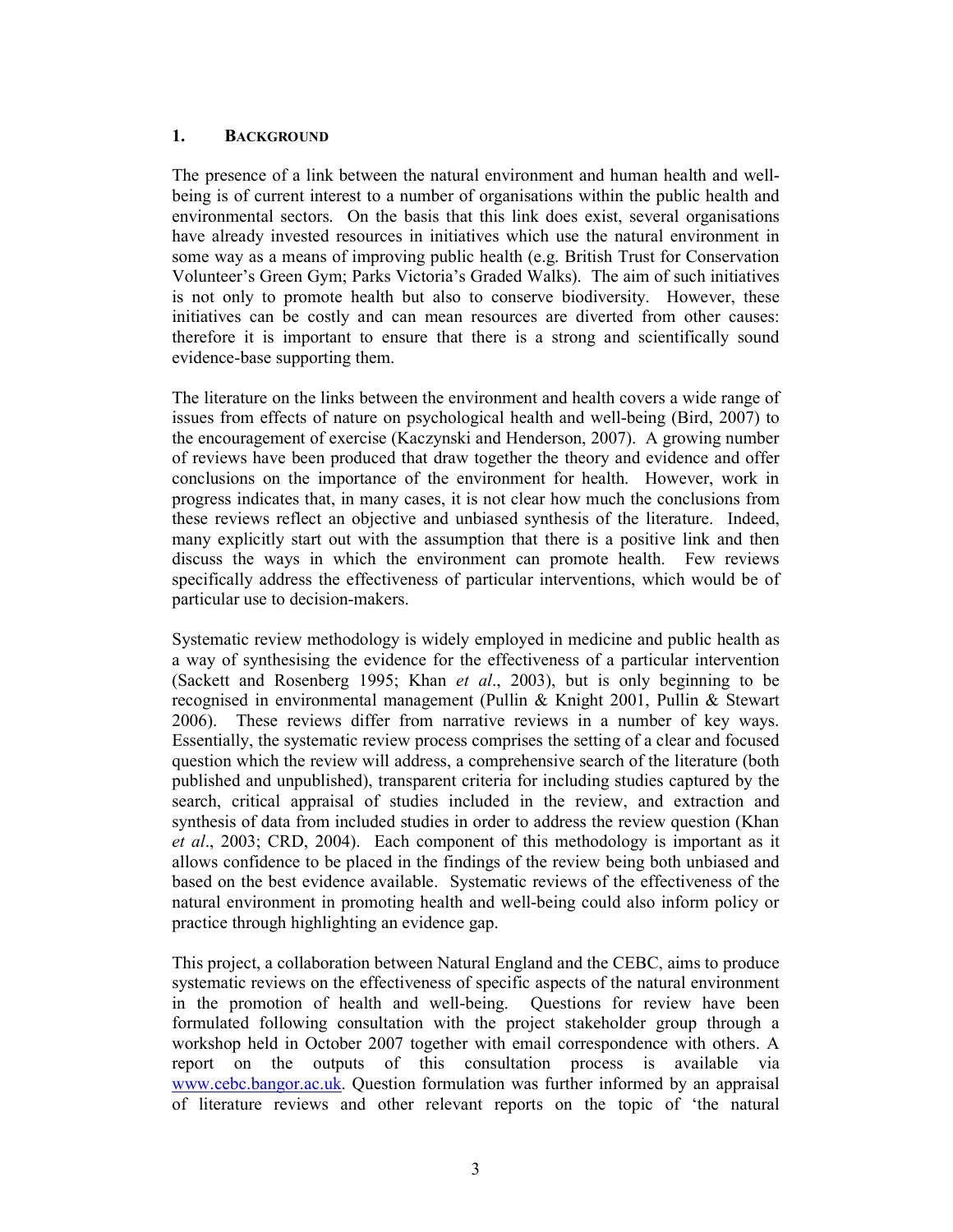environment and promotion of human health'. A report (Bowler, Knight and Pullin, 2007) on the findings from this appraisal is in preparation and will also be published on the CEBC website. Stakeholders collectively identified 'effectiveness of measures to improve/increase access to natural environments in order to promote health and well-being' as a core question of importance to decision-makers. This breaks down into two sub-questions:

- 1a: How effective is direct accessing of natural environments<sup>1</sup> in the promotion of health and well-being compared with other forms of 'exposure' to the natural environment or with accessing 'synthetic' environments?
- 1b: What is the effectiveness of interventions aimed at increasing access by people to natural environments?

Question 1a is the focus of this protocol. Direct access refers to direct contact with or physically 'being' within the natural environment, while other forms of exposure include viewing nature through a window, in a picture or on a video. Essentially, this question addresses whether the benefits of green space vary with the type of exposure and whether there is an added benefit to exposure to the natural environment versus an indoor or synthetic environment. Given that this question is still very broad, we propose that it be addressed initially through a two-stage review process. The first stage will be a baseline systematic review, which will allow the identification of pools of research to guide the identification of narrower, more focused questions. The second stage of this review process would focus on these narrower questions and begin with the critical appraisal of the evidence selected during the first stage, followed by data extraction and synthesis.

#### 2. OBJECTIVE OF THE REVIEW

#### Primary question:

How effective is direct accessing of natural environments in the promotion of health and well-being compared with other forms of 'exposure' to the natural environment or with accessing 'synthetic' environments?

#### Secondary questions:

Do the benefits vary among different types of natural environment?

Do the benefits vary among individuals, for instance, of different socio-economic status?

What are the barriers and facilitators to the natural environment providing health and well-being benefits?

 1 'natural environment' is used broadly to refer to all types of green space, which would more accurately be described as 'semi-natural'. This is further defined in section 3.2.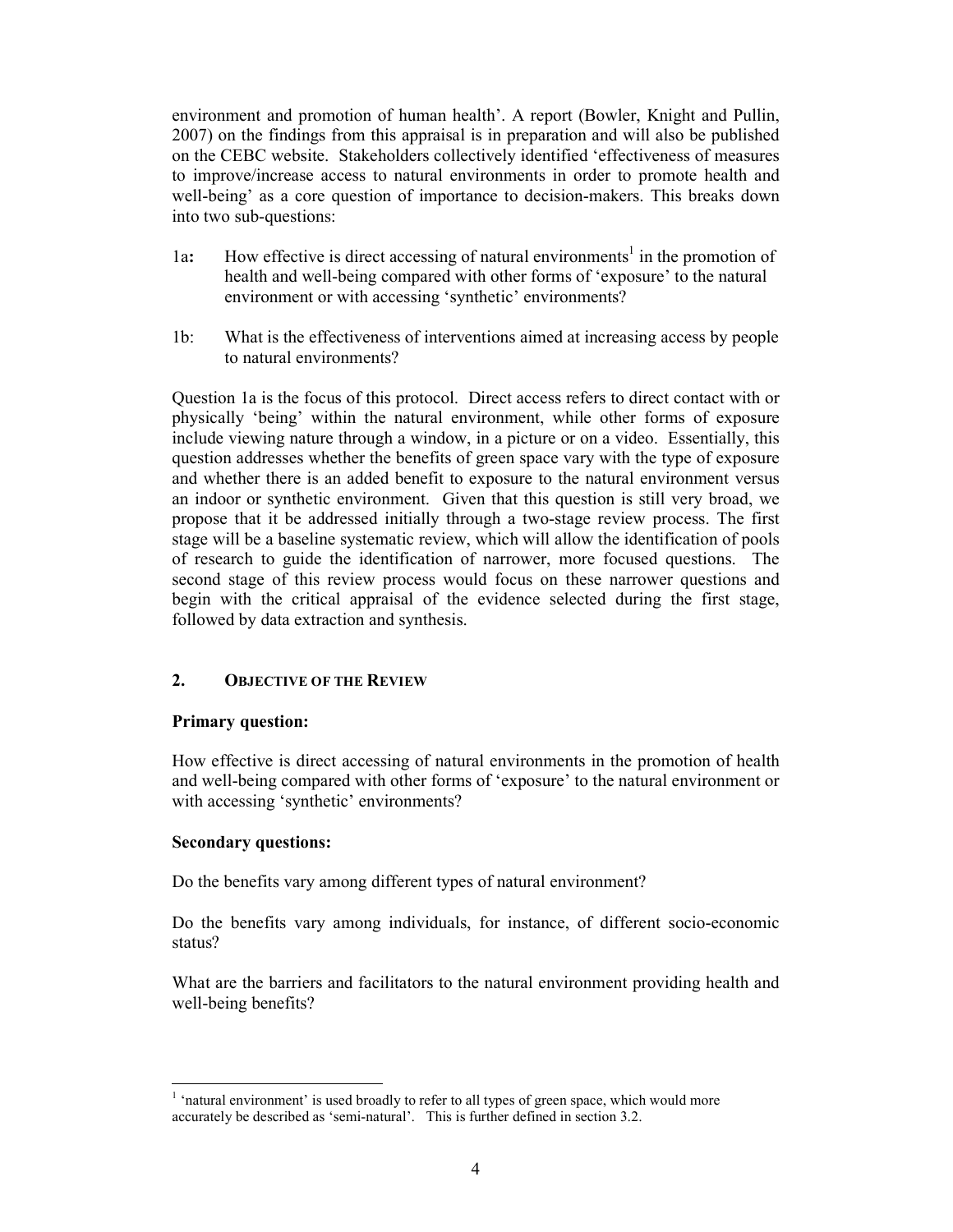#### 3. METHODS

#### 3.1 Search strategy

The search aims to capture an unbiased and comprehensive sample of the literature relevant to the question, whether published or unpublished. Different sources of information will be searched in order to maximise the coverage of the search.

#### 3.1.1. Databases

The search aims to include the following databases:

- 1) PubMed
- 2) EMBASE
- 3) CINAHL
- 4) PsycINFO
- 5) Science and Social science citation index
- 6) SPORT Discus
- 7) ASSIA
- 8) HMIC- Data
- 9) LILACS
- 10) Department of Health's Research Findings Register
- 11) National Research Register archives
- 12) TRIP database
- 13) National Library for Health
- 14) Index to Theses Online
- 15) Directory of Open Access Journals
- 16) National Library for Public Health
- 17) Combined Health Information Database
- 18) Economic and Social Data Service
- 19) Database of Promoting Health Effectiveness Reviews
- 20) Trials Register of Promoting Health Interventions
- 21) Cochrane Collaboration
- 22) Campbell Collaboration

No restrictions will be applied regarding year of publication, language or document type.

3.1.2. Web sites

An internet search will be performed using the following web sites:

- 1) www.google.com
- 2) www.dogpile.com
- 3) www.scirus.com

The first 50 hits from each search will be checked for relevance. Any links present will be followed only once from the original hit.

Websites of specialist organisations will also be searched (listed in appendix A).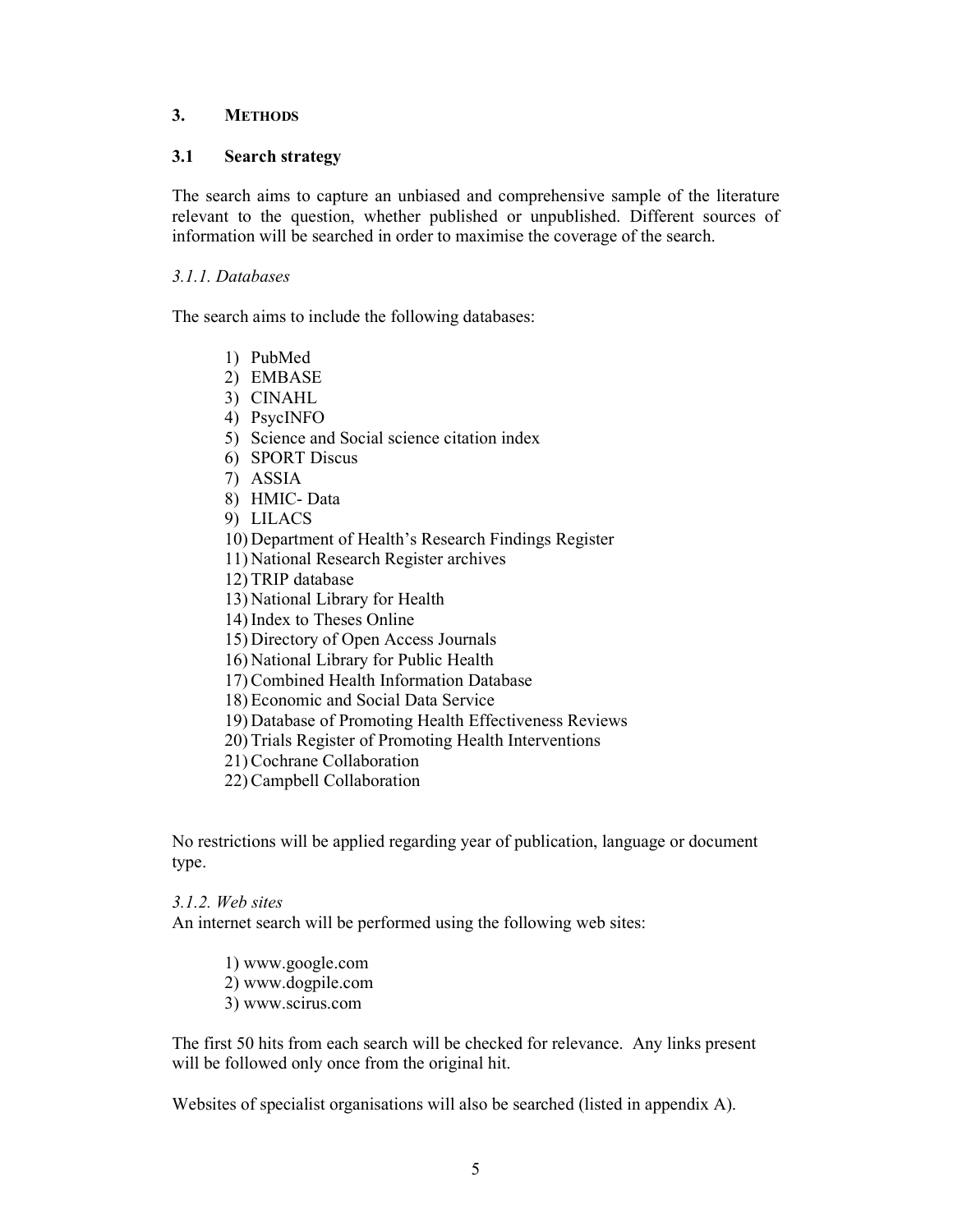#### 3.1.3. Search terms

Combinations of the following search terms (where \* denotes a wild card term) will be used to search the databases and internet web sites:

Health elements: Exerc\*, Physical activit\*, Walk\*, Health, Restorati\*, Recovery, Therap\*, Well-being, Wellbeing, Well being, Pyscholog\*, Quality of Life, Life satisfaction, Play, Social, Recreation, Self\*, Personal development, Child development, Happiness, Morale, Anxiety, Depression, Stress, Pain

Environmental elements: Park, Parks, Green\*, Natural environment\*, Open space\*, Garden\*, Horticultur\*, Wilderness, Countryside, Outdoors, Nature, Biodiversity, Wood\*, Allotment\*

Search terms from each group will be combined using Boolean terms when possible. Some of the search terms may be too ambiguous (e.g. nature and green), generate spurious hits (e.g. well-being) or be too complex for some of the above information resources and so search terms and their combinations will be modified accordingly. In health-specific databases, we will only apply the environmental keywords unless excessive hits are generated. Search terms will also be used to identify relevant index headings assigned by the databases, which will also be used in the search.

References of studies included in the review will also be searched for any further relevant citations missed by the above search. Authors will be contacted for provision of any unpublished material or missing data that may be relevant to the review.

#### 3.2 Study inclusion criteria

Inclusion criteria will be applied in order to identify the most relevant articles, from those captured by the search, for the review question. Essentially, these criteria define the scope of the review.

Citations captured from computerised databases will be imported into an Endnote library. In the first instance, the inclusion criteria, identified below, will be applied on title only, to remove spurious citations. Articles remaining will then be filtered by the abstract, and further by viewing the full text.

Hits from web searches will be filtered initially with the inclusion criteria on the title and abstract of articles (or introduction section if an abstract is not available), and then at full text. URLs for hits deemed relevant at title and abstract will be maintained within an Excel spreadsheet, and subsequently filtered at full text.

To check for consistency of application of inclusion criteria, two reviewers will apply the inclusion criteria to at least 200 articles, at the title and abstract filter. The kappa statistic, which measures the level of agreement between reviewers, will be calculated. If kappa is less than 0.6, the reviewers will discuss the discrepancies and clarify the interpretation of the inclusion criteria. This may entail a modification in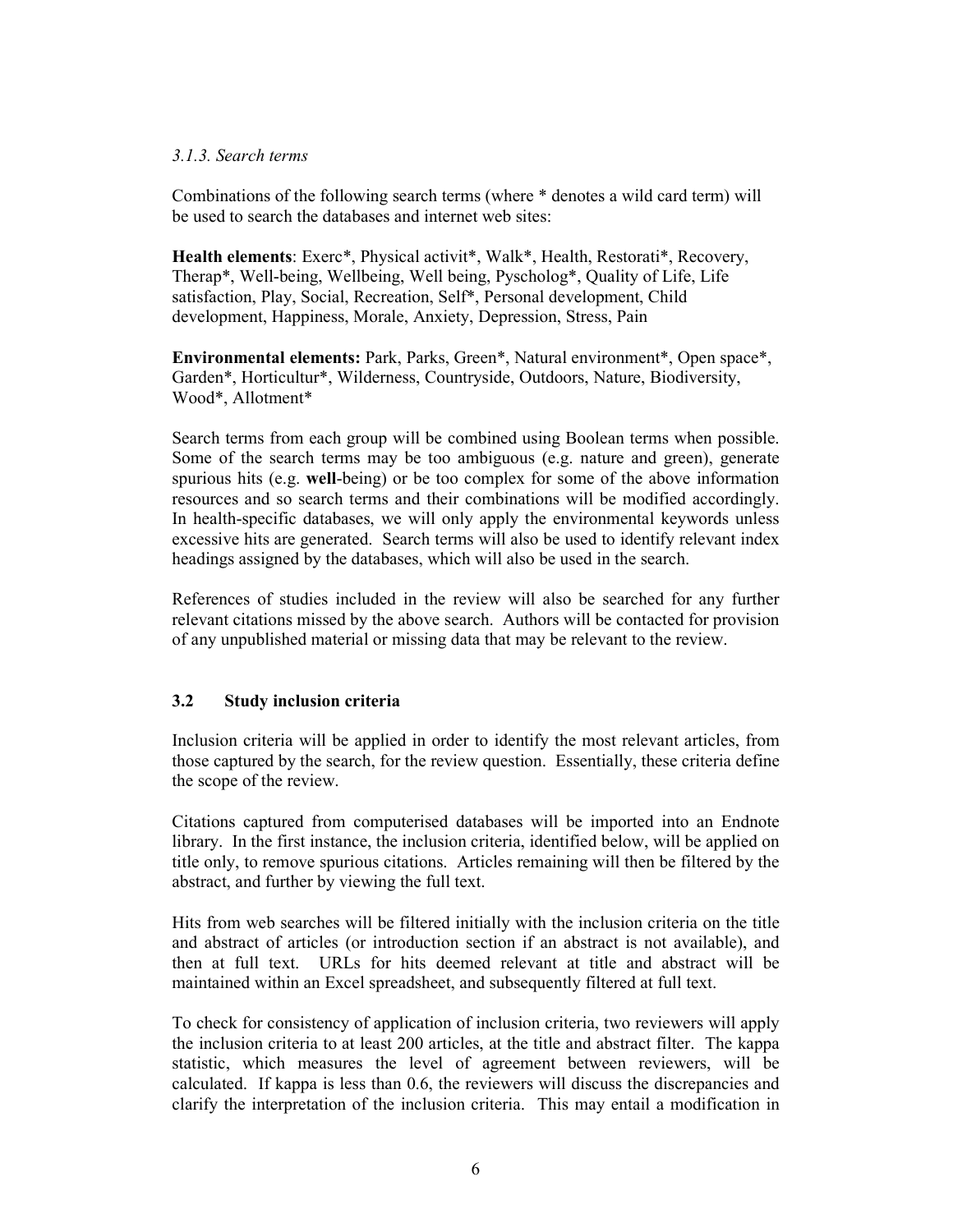the criteria specification. After this discussion, one reviewer will apply the inclusion criteria to the rest of the citations.

Each article must meet each of the following criteria in order to be included after each filter. In cases of uncertainty, the reviewer will tend towards inclusion.

#### Relevant subject(s): Human population(s) in any part of the world

#### Types of intervention:

In this review, an intervention does not refer to policies or programmes which enable or encourage specific human behaviour. Instead, it refers broadly to a human action, which may or may not be encouraged by a policy, and falls into one or more of the following categories:

- An activity involving direct interaction with the natural environment e.g. gardening.
- Physically being present in a form of natural environment e.g. hiking
- Other forms of exposure to natural environments e.g. videos, pictures, views from windows
- Physically being present or carrying out an activity in a 'synthetic' environments e.g. any indoor environment activity such as exercising in a gym

Previous studies have used a range of words to describe the environment e.g. green space, natural environment and the outdoors. Here, we employ the term 'natural environment' in our question to encompass all types of outdoor, urban and rural environments from gardens, allotments and parks through to woodland, forests and so-called 'wilderness' while recognising that these environments are not truly natural.

The review does not include studies of the impacts of environmental hazards such as air pollution, or indoor plants and domestic pets.

#### Types of comparator:

The review will include studies that compare at least two of the types of interventions listed above.

#### Types of outcome:

Health and well-being has many components and so a broad range of outcomes will be included. These are expected to fall in the following categories.

- Increased frequency, duration, quality and sustainability of physical activity
- Physical health outcomes, for example, changes in physiological measurements
- Mental health and well-being measures using validated scores.
- Social health such as measures of social contact, play and recreation.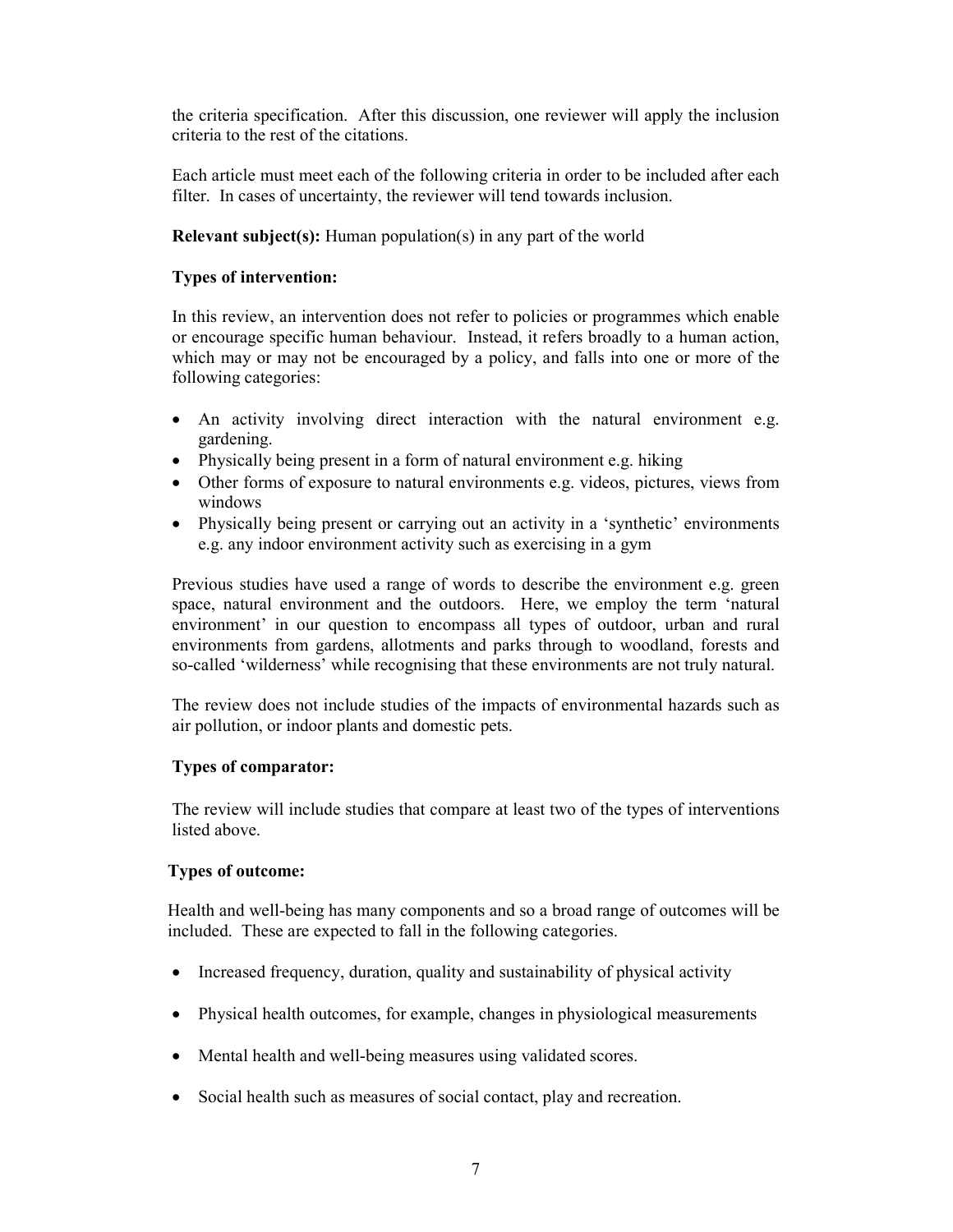#### Potential reasons for heterogeneity:

There are a number of variables that may explain variation in effectiveness of exposure to the natural environment among studies, which include:

- Exposure is incidental, a health promotion intervention or experiment
- Type of exposure
- Type of natural environment
- Individual factors such as socio-economic group
- Environmental context such as urban or rural

Additional reasons for heterogeneity will be identified with each pool of research identified and may be used in the analysis of the data (section 3.3).

#### Types of article:

There will be no restrictions on year of publication or language, as long as there is an English version of the title and abstract. Only articles which contain empirical data will be included in the review. Narrative literature reviews will be recorded in a separate library and used to search for relevant references.

#### Types of study:

Studies are included if they compare the effect of the intervention and comparator on the outcome. A hierarchy of evidence has been used in medicine and public health which is based on the internal validity of different study designs (Stevens and Milne, 1997). In this review, types of study to be included are: (randomised) controlled trials and studies, cohort or case-control studies. Studies without one of our specified comparators will be excluded.

#### 3.3. Data extraction and synthesis

The literature will be grouped into pools of literature on different topics. Summary tables will be produced which present the classification of studies by type of study and study topic. Classification will be developed once studies that meet the above inclusion criteria have been identified.

The availability of quantitative data in each pool will not be known until study classification. If sufficient relevant data is available, we aim to carry out a quantitative synthesis of one or more of the pools of literature, and explore the impact of the potential reasons for heterogeneity. However, where possible, we also aim to extract data from relevant qualitative research and integrate this with the information from quantitative studies. Supplementary searching for qualitative research may be carried out as the pools of literature are identified. The quality of studies will be assessed in terms of the methodology used and conclusions drawn in the review will be weighted by the quality of studies available. This section of the methodology will be developed further when the pools of literature have been identified.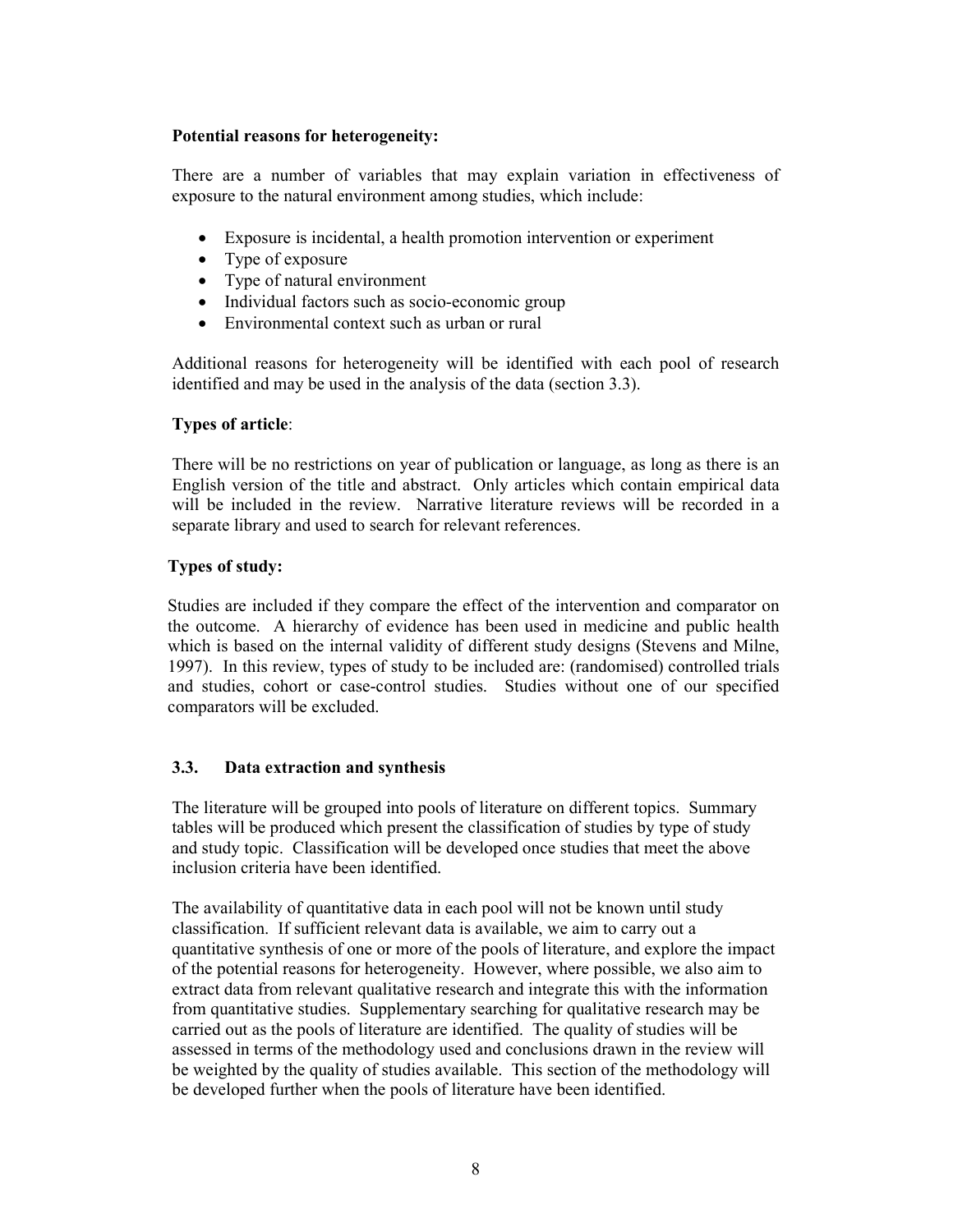#### 4. POTENTIAL CONFLICTS OF INTEREST AND SOURCES OF SUPPORT

None declared. This project is funded by Natural England.

#### 5. REFERENCES

Bird, W. (2007). Natural Thinking. RSPB, UK.

- Bowler, D.E., Knight, T.K. and Pullin, A.P. (In preparation). An assessment of literature reviews as tools to inform decision-making on the effectiveness of environment interventions for the promotion of health and well-being. Centre for Evidence-Based Conservation, Bangor, UK.
- CRD. (2001). Undertaking systematic reviews of research on effectiveness, CRD Report 4 (2<sup>nd</sup> ed). National Health Service Centre for Research and Dissemination, University of York, York
- Kaczynski, A.T. and Henderson, K.A. (2007). Environmental correlates of physical activity: A review of evidence about parks and recreation. Leisure Sciences, 29, 315-354.
- Khan, K. S., Kunz, R., Kleijnen, J. & Antes, G. (2003). Systematic reviews to support evidence-based medicine. Royal Society of Medicine Press Ltd., London
- Pullin, A.S. and Knight, T.M. (2001). Effectiveness in Conservation Practice: Pointers from Medicine and Public Health. Conservation Biology 15, 50-54.
- Pullin, A. S. and Stewart G. B. (2006). Guidelines for systematic review in conservation and environmental management. Conservation Biology, 20, 1647-1656.
- Stevens, A., and R. Milne. (1997). The effectiveness revolution and public health. In: G. Scally (ed) Progress in public health. Royal Society of Medicine Press, London, pp 197-225.
- Sackett, D.L. & Rosenberg, W.M.C. (1995). The need for evidence-based medicine. Journal of the Royal Society of Medicine 88, 620-624.

#### 6. APPENDIX A

The websites of the following organisations will be searched for publications. This list will be expanded as further relevant organisations are identified.

British Heart Foundation National Centre for Physical Activity and Health British Trust for Conservation Volunteers Canadian Health Network Commission for Architecture and the Built Environment Centre for Child and Family Research Countryside Recreation Network Department of Health Environment agency EU Cost Action E39 European Environment Agency Forest Research Forestry Commission Glasgow Centre for Public Health Greenspace (including Greenspace Scotland)